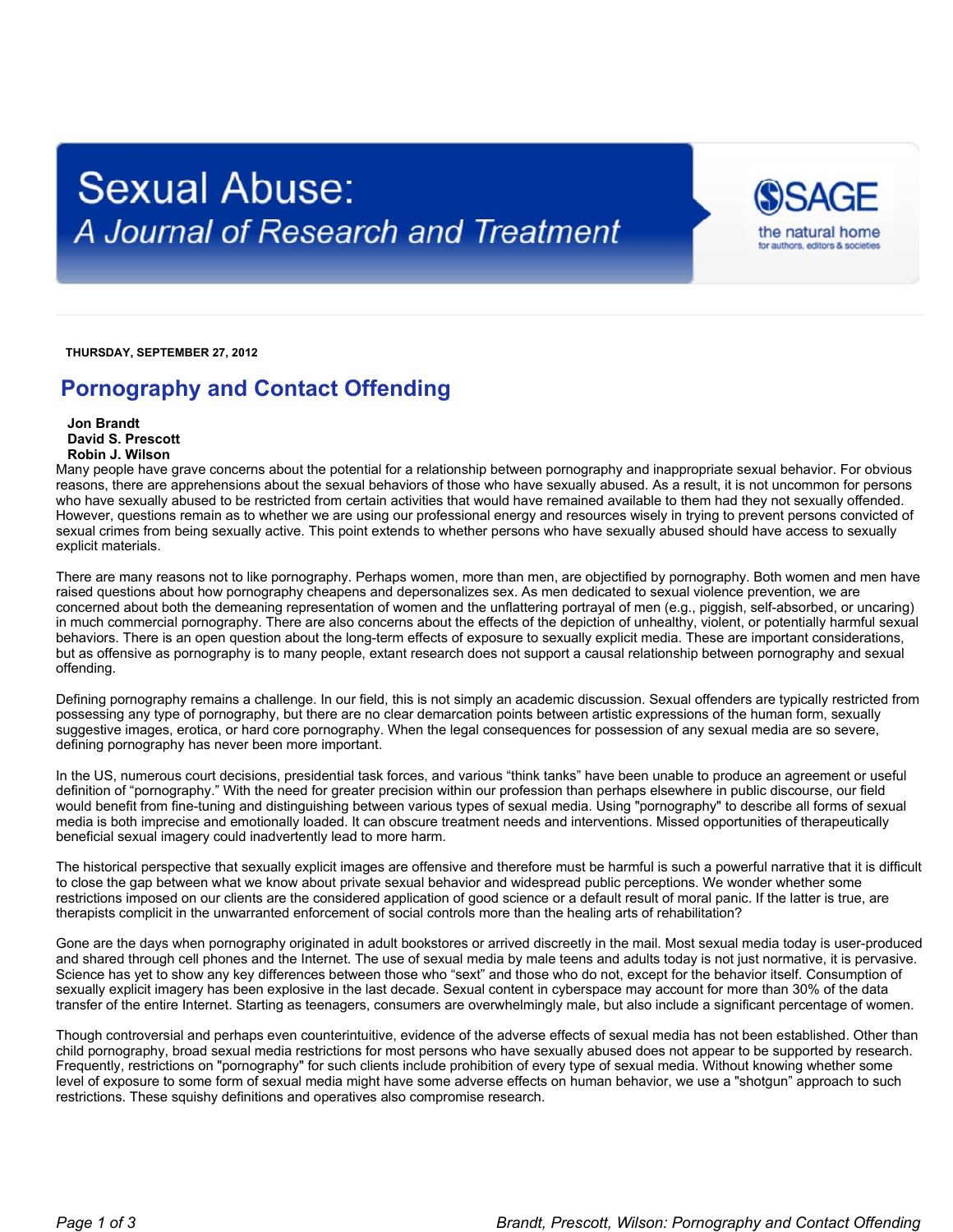We each entered the field of treating sexual aggression at a time when professionals assumed that all persons who had sexually abused were at high risk to persist. Not only has this turned out to be untrue, but the rates of sexual aggression and re-offense have declined at the very same time as access to sexually explicit imagery has never been easier. Although we know of no interactive relationship between these cooccurring trends, they should each cause us to reconsider our attitudes and beliefs about what is important in the treatment and supervision of persons who have sexually abused.

There has been limited research involving pornography's influence on sexual aggression. The strongest concerns in studies published in refereed journals include a potentially aggravating influence of routine pornography use by men already at high risk for re-offending (and/or higher in entrenched antisociality, sometimes referred to as psychopathy). Certain types of pornography with high-risk offenders may also increase risk. Researchers such as Drew Kingston and Neil Malamuth appear to support the cautious position that without more conclusive research we should evaluate higher risk situations on a case by case basis. To our knowledge, no studies have as yet produced a credible indictment of pornography usage among persons who have sexually abused.

Two additional facts are worthy of consideration. First, both biased and impartial groups have been funding research for more than 50 years to find a connection between pornography and sexual offending, and none have been able to find any definitive link. Second, despite the explosion of sexual media since the advent of the Internet and rapid transfer of visual imagery, there has been no increase in rates of sexual offending—everywhere it has been studied, around the world. Arguably, the same information superhighway that provides access to pornography has also brought attention to the numerous media outlets that remind us that true sexual violence is intolerable.

Several researchers have suggested that the correlation between pornography and sexual offending is either absent or inverse. A noteworthy advocate for this theory is sexologist Milton Diamond of the University of Hawaii. His published research on pornography and sexual offending in the US, Japan, and Europe persuasively argues that the relationship between pornography and sexual offending is negatively correlated. Diamond's research appears to also hold true for the relationship between child pornography and engagement in contact offenses. If validated, consider the implications of such findings in mitigating contact offenses against children, as offensive as it may seem. Perhaps adult pornography really is more offensive than actually harmful in the treatment and supervision of people who have sexually abused.

What might account for a negative correlation between pornography and contact offenses? Diamond and others have theorized that sexual media may provide a vicarious satisfaction of sexual curiosity and/or a cathartic venting effect for libido. If this theory turns out to be correct, restricting most sexual offenders from having sexual media might not just be overly cautious, it might, in individual circumstances, be counterproductive.

Kingston and Malamuth have challenged some of Diamond's research, but only to the extent that Diamond's aggregate data, while compelling, might not apply to certain individuals. Theirs is an important point for consideration. Michael Seto has raised similar concerns with respect to certain risk factors and child pornography. We can also see how this is an important aspect to consider. However, a ban on all sexual media for all persons who have sexually abused appears neither science-based nor justified.

At what point does research become conclusive? It may be that pornography currently remains too controversial and emotionally charged for effective public policy to emanate from good science. Nonetheless, our concern is that broad bans on sexual media may be squandering resources, at the expense of truly science-based treatment and supervision elsewhere.

These are not simply academic points. Revoking a person's parole or violating their probation because of behaviors that are socially undesirable, rather than an established characteristic of risk or harm, can be costly to society as well as the individual. All too often, we implement public policies and impose restrictions on offenders because we feel better to believe we are doing something to help stop victimization. However, we should also consider that when we overreach with risk management, limited resources are stretched thin.

We are not suggesting that pornography use by clients should be ignored. Following the model of Risk-Needs-Responsivity, the risk and need principles may guide the formation of effective therapeutic and correctional interventions. To that end, clinicians would be wise to thoroughly assess the effects of sexual media on individual clients (see appendix). Professionals should avoid restricting clients' access to sexual media based only on personal values, unsupported professional beliefs, or undocumented theories. Therapeutic efforts should be focused on managing abuse-related sexual interests (as opposed to all sexual interests). Therapists can provide clients with education about healthy sexuality, with the end goal of a safe, fulfilling, and non-exploitive sex life.

Given that science continues to better inform us about the psychological and social dynamics of sexual behavior, we should periodically review status quo. When scientific trending suggests current policies or practices might be unfounded, outdated, or perhaps even counterproductive, we should gather the professional courage to explore better pathways that might more effectively prevent or mitigate sexual offending.

## **Appendix**

In assessing the effects of sexual media with individual clients, clinicians might explore:

1) The client's history, current use, and experience with different types of sexual media.

- 2) The client's use of sexual media compared to normative data.
- 3) Possible connections between certain sexual media and problematic sexual behavior.
- 4) Escalating or compulsive patterns of the use of sexual media.
- 5) The possible relationships of sexual media to the index offense(s).